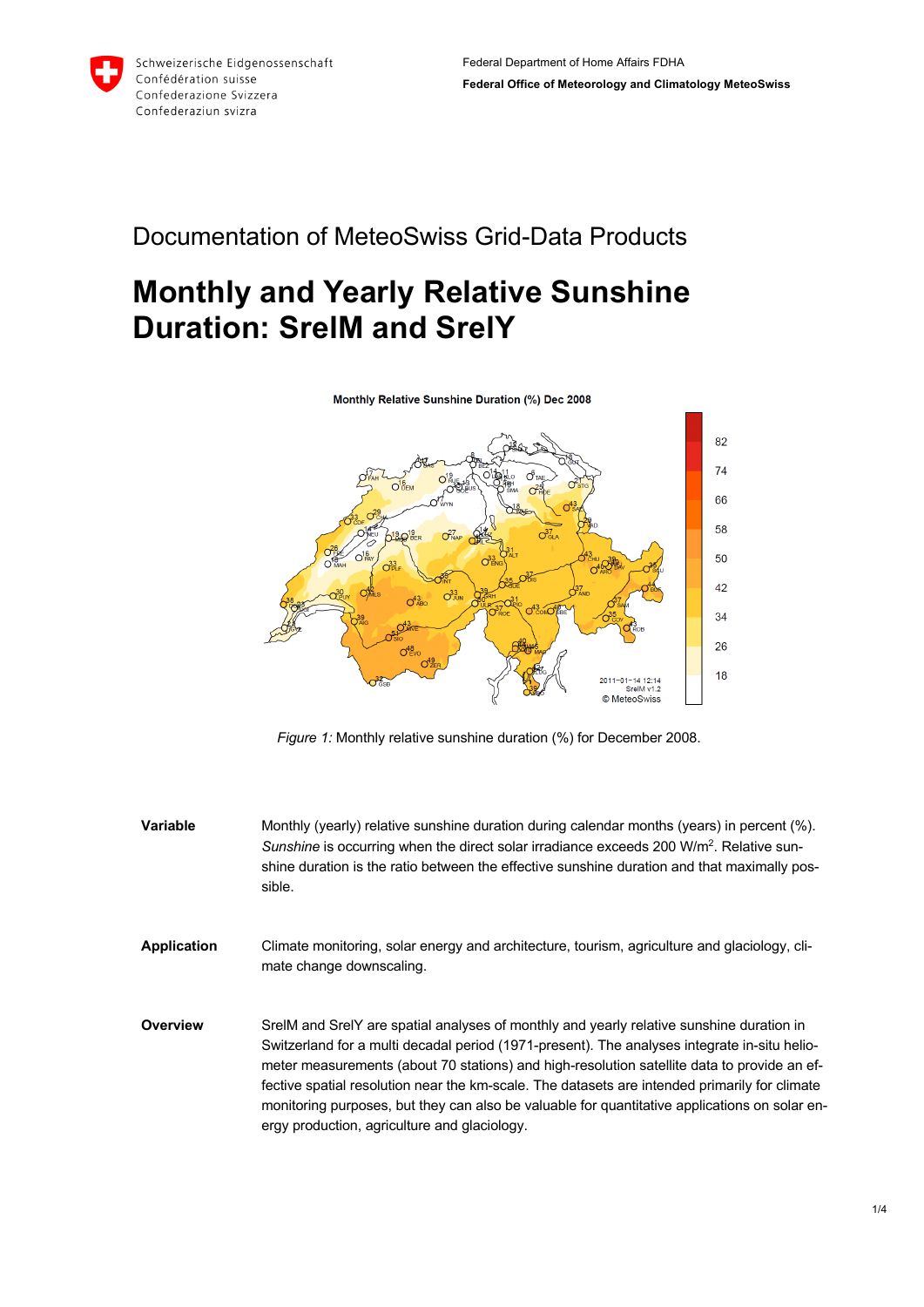## **Monthly and Yearly Relative Sunshine Duration: SrelM and SrelY**

**Data base** SrelM and SrelY rely on a statistical technique that combines sunshine duration measurements at stations with satellite-based retrievals of a clearness index.

> The in-situ component encompasses approximately 70 stations from SwissMetNet (MeteoSwiss 2010). This yields an average inter-station distance of about 30 km. Flatland and valley floor sites are overrepresented compared to high-mountain regions. The number of stations used for the analyses is almost constant between 1981-2010. The measuring device is a Hänni Solar 111 B type heliometer (for details see Odebrecht and Rast, 2007). Relative sunshine duration is obtained by dividing the total monthly (yearly) time with sunshine by the maximum possible time for each calendar month (year). For the present data product, homogenous measurements have been used, i.e. data where variations due to station relocations and instrument changes have been corrected.

The satellite component is based on Meteosat Second Generation (MSG, see Schmetz et. al 2002) cloud retrievals and the derivation of a daily HELIOSAT clearness index (Cano et al., 1986). The clearness index (%) is a measure of the actual global radiation relative to the maximum possible under clear sky conditions (Rigollier et al., 2004). The index was derived with a specific algorithm for the Alps, giving special consideration to snow (Stöckli, 2013; Dürr and Zelenka, 2009). The clearness index dataset has a monthly resolution, spans over a 5-year period (2004-2012) and covers the territory of Switzerland with a spatial resolution of approx. 1.1x1.7 km2.

**Method** The method of spatial analysis adopted for SrelM and SrelY is described in detail in Frei et al. (2015). It is very similar to that used for SrelD (see Willi 2010). In brief, it encompasses the following steps:

> (A) A set of "typical" patterns of the cloudiness distribution in Switzerland is derived from a nine-year satellite dataset (clearness index) by means of a Principal Component Analysis (PCA). The patterns were calculated individually for the seasons and they show characteristic features of the cloudiness distribution such as low-level stratus over the Swiss Plateau, Foehn and topographically induced cumulus clusters.

> (B) A linear combination of the satellite-based patterns from step A is fitted to the station measurements individually for each month. Hence, the station data determine together the prominence of each pattern in a particular month. Formally, this is accomplished by kriging with external drift (see Cressie 1990, Ribeiro and Diggle 2007), using Principal Component loadings from step A (and some additional topo-geographic fields) as covariates. An exponential variogram model is adopted with shape parameters depending only on the calendar month. Cross-validation experiments suggested that 4 leading PCA patterns provided a decent compromise between model flexibility and risk of overfitting. For details see Frei et al. (2015).

**Target users** SrelM and SrelY are developed primarily for monitoring sunshine and cloudiness variations on the monthly to inter-decadal time scale. The length of the period (more than 30 years) allows for the evaluation of climate models and the development of climate change downscaling methods. SrelM and SrelY can also be used as input into environmental process models (e.g. in agriculture and ecology) and as a basis for socio-economic planning (e.g. solar energy production and tourism) in applications where monthly resolution is sufficient.

**Accuracy and interpretation** The accuracy of SrelM was evaluated in a systematic cross-validation for a twenty-year period (1981 – 2000) that is independent from the calibration of the clearness index patterns.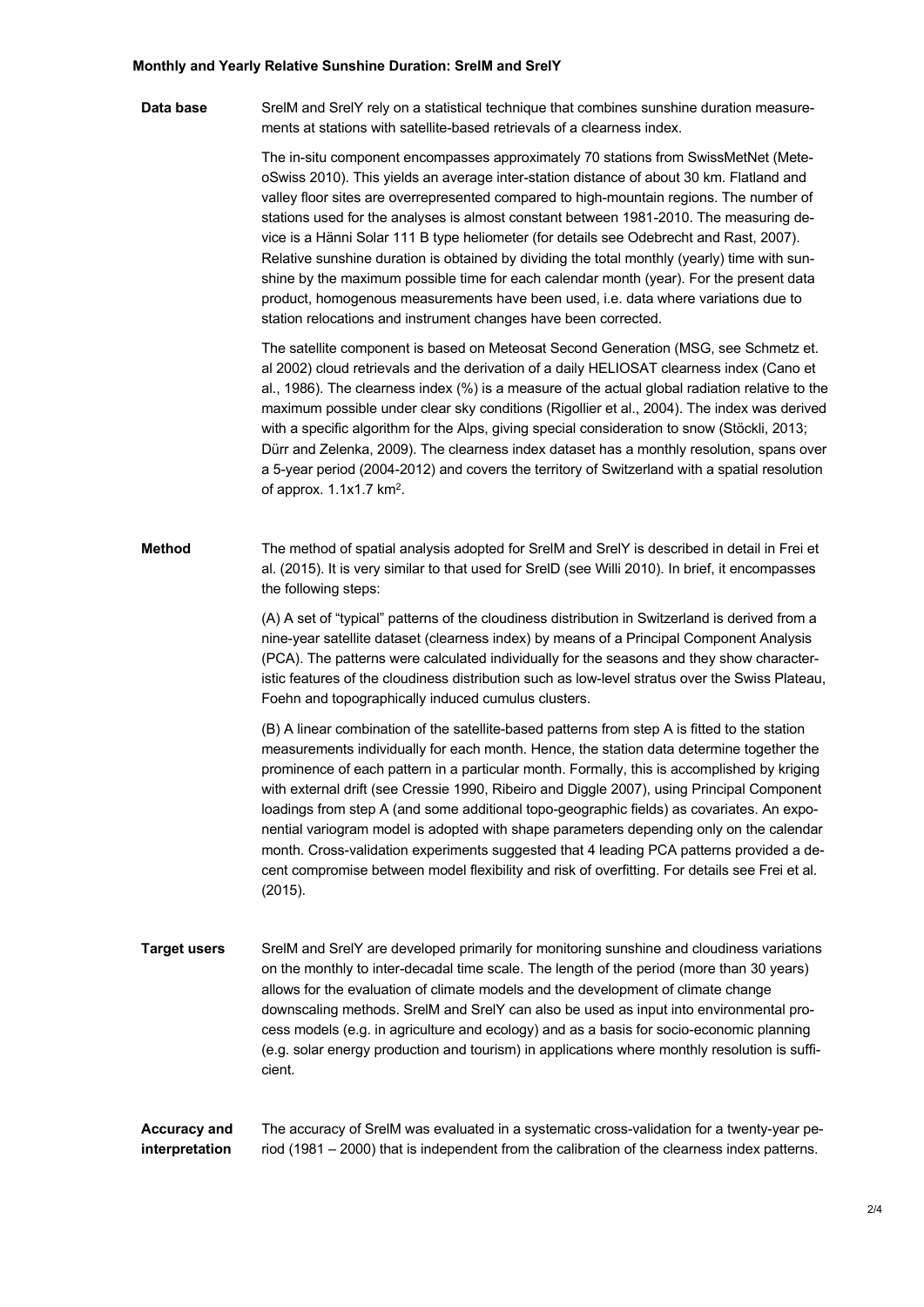## **Monthly and Yearly Relative Sunshine Duration: SrelM and SrelY**

Mean absolute errors were calculated for each month (see Frei et al. 2015). The median value was less than 5% relative sunshine duration for winter/autumn months with an interquartile range (50% of all months) of  $3.5 - 5.5$ %. For summer months the error has a median of about 3% and varies little between months (interquartile range is +/–0.25%). The smaller absolute error in summer is associated with the smaller spatial variability compared to winter. SrelM explains 80–90% of the spatial variability in winter/autumn and 60–75% during spring/summer. Strictly, these accuracy measures refer to the evaluation at available stations. It is possible that errors are larger in regions under-represented in the station sample, such as at high altitudes.

The interpolation accuracy has substantially profited from the integration of satellite data. This was quantitatively verified in measures of the interpolation skill and it is evident in the plausible fine scale structure of the analysis (see Fig. 1). Nevertheless, users should be aware that cloud detection from satellite data is complicated by snow, and that this may lead to artifacts of the analysis at high elevation. Moreover, the effective resolution of the original satellite retrievals may be slightly coarser than the grid spacing, and the user is cautioned that features at the km-scale may be too smooth. Direct use of time series at single grid points is possible but systematic errors may be considerable.

Even though, the use of homogenous station data reduces spurious variations from changes in measurement conditions, the grid dataset itself cannot be regarded as fully homogenous. Firstly, there are variations in the station network over time. These are relatively small overall between 1981 and 2010, but they may become evident in regions where stations have been put in place or were closed down. Secondly, the station series may contain inhomogeneities from more recent station changes because a correction can only be effected after sufficiently long measurements under new conditions. These latter problems are confined to the analysis of the most recent years.

| <b>Related</b> | SrelD: Daily relative sunshine duration using the same method (yet with different configura-   |
|----------------|------------------------------------------------------------------------------------------------|
| products       | tions) like for SrelM / SrelY. Note that averaging the daily analyses of SrelD does not repro- |
|                | duce SrelM and SrelY, because the maximum sunshine duration varies through the months          |
|                | / vear and because there are non-linearities in the analysis procedure.                        |

SanomM9120 and SanomY9120: Anomalies of monthly and yearly sunshine duration, relative to the mean of 1991-2020. These datasets are derived with the same method (yet with a slightly different configuration) and with homogeneous station time series. For users requiring long-term climate consistency, these anomaly products are preferred over SrelM/SrelY.

Monthly and yearly global radiation: This data product represents surface incoming shortwave radiation (in Watts per m<sup>2</sup>) on a km-scale grid over Switzerland. It is derived from Meteosat Second Generation satellite measurements by means of a Heliosat algorithm, a snow detection scheme and a bias adjustment using station data.

| Grid structures | SrelM and SrelY are available in the following grid structure:                                                                                          |
|-----------------|---------------------------------------------------------------------------------------------------------------------------------------------------------|
|                 | ch02.lonlat, ch01r.swiss.lv95, ch.cosmo1.rotpol, ch.cosmo2.rotpol, ch.cosmo7.rotpol<br>(analyses on cosmo grids are provided upon special request only) |
|                 |                                                                                                                                                         |

**Versions** Current versions: SrelM v1.2, SrelY v1.2 Previous versions: